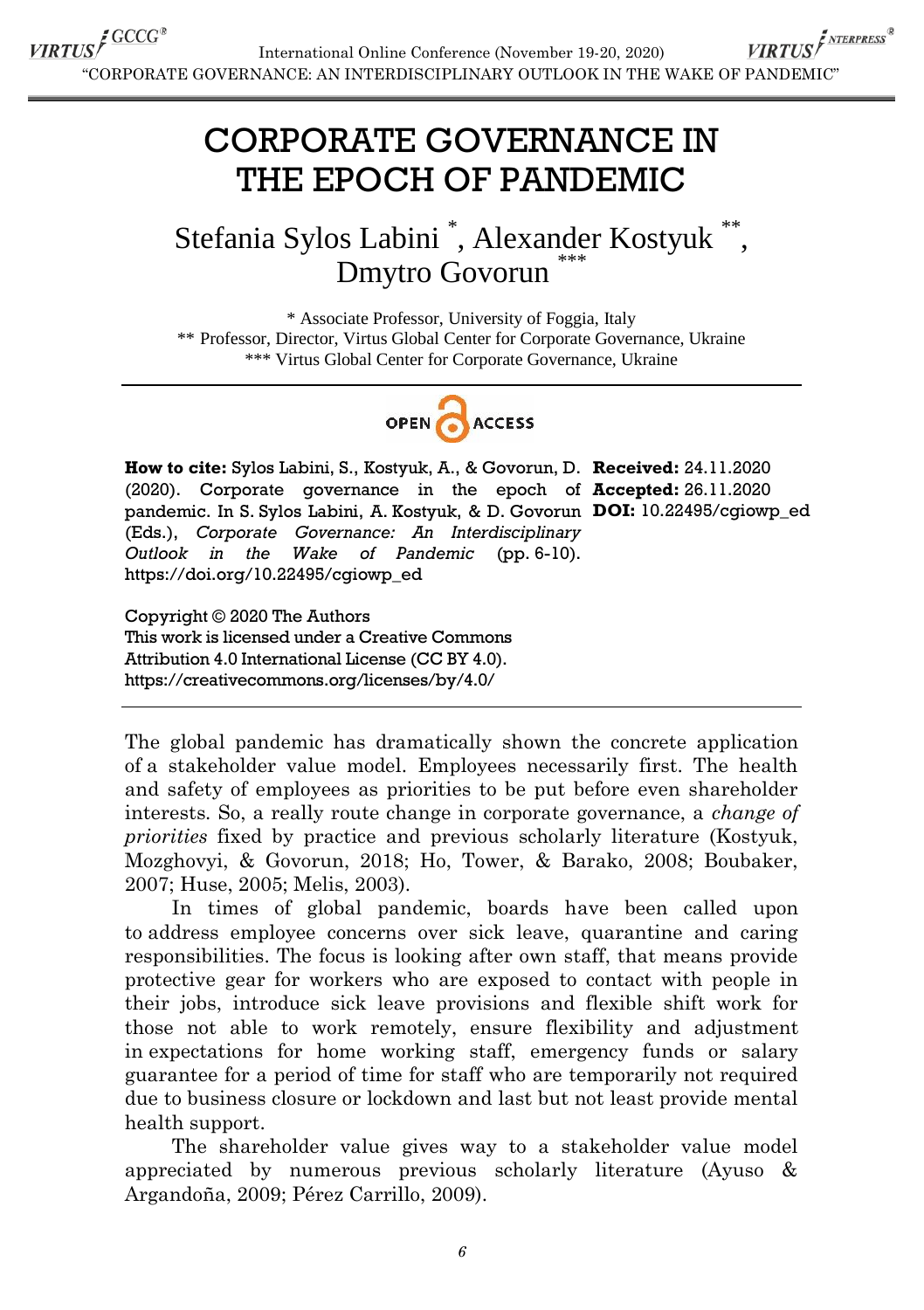VIRTUS <sup>GCCG®</sup> VIRTUS FNTERPRESS<sup>®</sup> International Online Conference (November 19-20, 2020) "CORPORATE GOVERNANCE: AN INTERDISCIPLINARY OUTLOOK IN THE WAKE OF PANDEMIC"

> In this context, it is appropriate to approve *dividends payments* at a time when employees were being laid off? In the same way, will shareholders look favorably on *executives* receiving generous bonuses following a year where they received no dividends? On these and other crucial issues, the boards are called up to decide, taking into account the *reputational and signaling effects* of maintaining versus suspending or reducing the dividend to shareholders and of cutting or not executive pay. The board decision-making has been complicated by the radical uncertainty about the future that characterized the new environment (Torchia, Calabrò, Huse, & Brogi, 2010; Chouaibi, Boujelbene, & Affes, 2009; Collin, 2008; Guerra, Fischmann, & Machado Filho, 2008). The adequate and healthy articulation of remuneration, together with the presence of independent directors, auditing firms, rating agencies, and the contestability of ownership structures determines the quality of governance system (Almutairi & Quttainah, 2019; Kostyuk & Barros, 2018; Mieli, 2010; Dell"Atti, Intonti, & Iannuzzi, 2013; D"Apolito, Iannuzzi, Sylos Labini, & Sica, 2019). All over the world, many companies announced cuts, or even zeroing, of compensation, even if the modalities are very diversified and the way to report them often deceptive, and well illustrate the opacity that still permeates this world (Awad, Ferreira, Jociene, & Riedweg, 2020). Therefore, make decisions based on *flexibility and ethics* becomes an imperative. Good choices are rewarded, bad choices are hardly condemned by social media. Mismanagement pays for the consumer hostility later.

> These are the new priorities. Before the COVID-19 pandemic crisis climate change, biodiversity loss, natural disasters were at the top of the global agenda. The attention of international debate has been oriented on how to manage these "new risks". But in the current context, *what happens to sustainability?* Probably, boards have less time to spend on sustainability issues despite previous research supported this idea (Ramiah, 2020; Al Fadli, 2020; Grove & Clouse, 2017). This could be a threat for companies that have worked hard to direct their business towards corporate responsibility, social engagement, corporate citizenship.

> The pandemic has accelerated the process of convergence towards *digitalization* more than ever. Within this scenario, boards must envision the types of risks that arise from technology, both the opportunities and perils. So, another crucial issue is the quality of boards: are current boards of directors capable of handling uncertainty? Do the board directors need new skills and professionalism?

> All recalled issues are amplified in banking and financial institutions. The banking system represents the main channel to support the economic system and guarantee liquidity to companies in the persistence of the emergency. Rethinking *banking governance* can represent a key strategic element to govern the effects of the crisis and lay the foundations for future growth.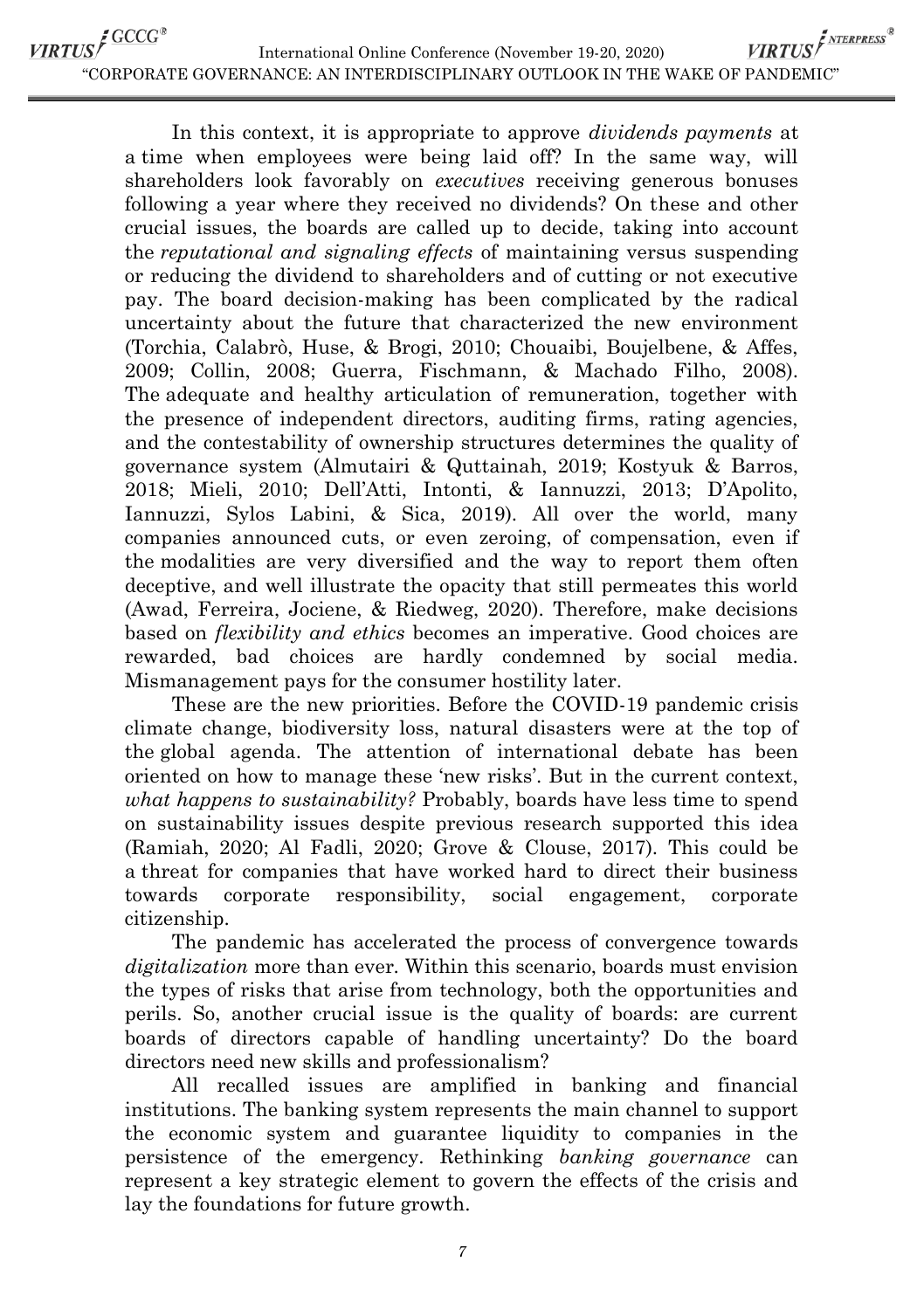VIRTUS <sup>GCCG®</sup> VIRTUS FNTERPRESS<sup>®</sup> International Online Conference (November 19-20, 2020) "CORPORATE GOVERNANCE: AN INTERDISCIPLINARY OUTLOOK IN THE WAKE OF PANDEMIC"

> A great contribution could come from the debate between academics and practitioners to resolve all the issues above. The proposal of new ideas, the progress in the understanding and the dissemination of knowledge could prove invaluable in overcoming the current global crisis. Therefore, the conference "*Corporate Governance: An Interdisciplinary Outlook in the Wake of Pandemic*" recently held online, has been attended by more than 40 participants from 14 countries of the world, has contributed to the debate on the mechanisms of advancement of recent corporate governance practices. There were 28 presentations delivered by the participants during the conference. Board of directors as a field of research has been the most discussed issue by the conference participants. The role and functions of the CEO, the board gender diversity, the board of directors' performance, accountability, sustainability and other corporate governance issues have been intensively discussed by the scholars. The role and composition of the board committees such as nomination and corporate social responsibility committees have been reconsidered by participants too.

> Also, the conference participants introduced a number of new corporate governance terms and concepts. For example, how to measure the gender board diversity? The participants proposed an index approach to answer the question above. It was interesting to fix a new corporate governance term introduced by presenters at the conference – "sustainability incentives in executive remuneration contracts", as well as a new term called "isomorphism in corporate acquisitions". A phenomenon of "CEO narcissism" comes to be a serious contributor to analyze the CEO decisions from the point of view of organizational behavior and psychology.

> During two days of the conference, scholars who participated in the conference forum provided more than 300 comments with a deep analysis of the materials presented at the conference. It was a very transparent process of discussing the research concepts and its results like a process of open review of scholarly research.

> With regard to the above, the pandemic becomes a starter to ignite the engine of corporate governance research with a new fuel – corporate governance data, and recently held conference forum has been used by the scholars from all over the world to make their own contribution to the corporate governance progress.

#### **REFERENCES**

- 1. Al Fadli, A. (2020). Corporate board and CSR reporting: Before and after analysis of JCGC 2009. *Corporate Governance and Sustainability Review, 4*(1), 21-32. https://doi.org/10.22495/cgsrv4i1p2
- 2. Almutairi, A. R., & Quttainah, M. A. (2019). Internal and external corporate governance mechanisms in the context of the emerging market. *Corporate Governance and Organizational Behavior Review, 3*(2), 52-57. https://doi.org/10.22495/cgobr\_v3\_i2\_p5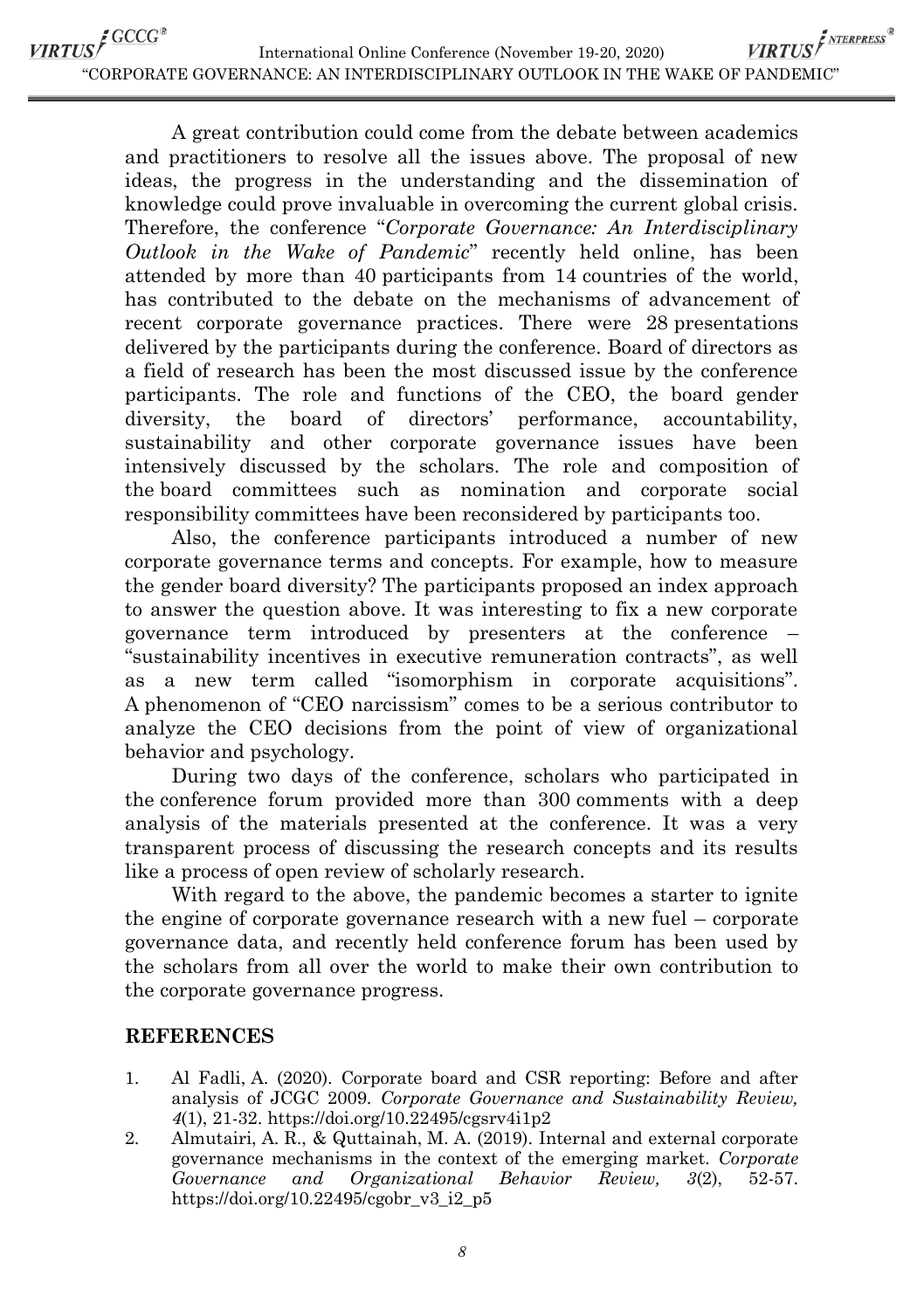# VIRTUS <sup>CCCC</sup><sup>®</sup>

International Online Conference (November 19-20, 2020)

VIRTUS<sup>I NTERPRESS®</sup> "CORPORATE GOVERNANCE: AN INTERDISCIPLINARY OUTLOOK IN THE WAKE OF PANDEMIC"

- 3. Awad, R., Ferreira, C., Jociene, A., & Riedweg, L. (2020). *Restriction of banks' capital distribution during the COVID-19 pandemic (dividends, share buybacks, and bonuses)* (IMF Special Series Note). Retrieved from https://www.imf.org/~/media/Files/Publications/covid19-special-notes/enspecial-series-on-covid-19-restriction-of-banks-capital-distribution-duringthe-covid-19-pandemic.ashx
- 4. Ayuso, S., & Argandoña, A. (2009). Responsible corporate governance: Towards a stakeholder board of directors? *Corporate Ownership & Control, 6*(4), 9-19. https://doi.org/10.22495/cocv6i4p1
- 5. Boubaker, S. (2007). On the relationship between ownership-control structure and debt financing: New evidence from France. *Corporate Ownership & Control, 5*(1), 139-154. https://doi.org/10.22495/cocv5i1p12
- 6. Chouaibi, J., Boujelbene, Y., & Affes, H. (2009). Characteristics of the board of directors and involvement in innovation activities: A cognitive perspective. *Corporate Board: Role, Duties and Composition, 5*(3), 34-44. https://doi.org/10.22495/cbv5i3art3
- 7. Collin, S.-O. Y. (2008). The boards functional emphasis A contingency approach. *Corporate Ownership & Control, 6*(2), 73-88. https://doi.org/10.22495/cocv6i2p7
- 8. D"Apolito, E., Iannuzzi, A. P., Sylos Labini, S., & Sica, E. (2019). Sustainable compensation and performance: An empirical analysis of European banks. *Journal of Financial Management, Markets and Institutions,* 7(1), 1940004. https://doi.org/10.1142/S2282717X19400048
- 9. Dell"Atti, A., Intonti, M., & Iannuzzi, A. P. (2013). The effectiveness of remuneration committees in European banks: Regulation and best practices. *Journal of Financial Regulation and Compliance*, *21*(4), 373-396. https://doi.org/10.1108/JFRC-11-2012-0046
- 10. Grove, H., & Clouse, M. (2017). Corporate governance principles and sustainability. *Corporate Governance and Sustainability Review, 1*(2), 13-19. https://doi.org/10.22495/cgsrv1i2p2
- 11. Guerra, S., Fischmann, A., & Machado Filho, C. A. P. (2008). An agenda for board research. *Corporate Board: Role, Duties and Composition, 4*(1), 50-56. https://doi.org/10.22495/cbv4i1art4
- 12. Ho, P. L., Tower, G., & Barako, D. (2008). Improving governance leads to improved corporate communication. *Corporate Ownership & Control, 5*(4), 26-33. https://doi.org/10.22495/cocv5i4p3
- 13. Huse, M. (2005). Corporate governance: Understanding important contingencies. *Corporate Ownership & Control, 2*(4), 41-50. https://doi.org/10.22495/cocv2i4p3
- 14. Kostyuk, A., & Barros, V. (2018). Corporate governance and company performance: Exploring the challenging issues. *Corporate Governance and Organizational Behavior Review, 2*(2), 25-31. https://doi.org/10.22495/cgobr\_v2\_i2\_p3
- 15. Kostyuk, A., Mozghovyi, Y., & Govorun, D. (2018). Corporate governance, ownership and control: A review of recent scholarly research. *Corporate Board: Role, Duties and Composition, 14*(1), 50-56. https://doi.org/10.22495/cbv14i1art4
- 16. Melis, A. (2003). Financial reporting, corporate communication and governance. *Corporate Ownership & Control, 1*(2), 31-37. https://doi.org/10.22495/cocv1i2p2
- 17. Mieli, S. (2010). *Le politiche di remunerazione presso le banche*. Retrieved from https://www.bancaditalia.it/pubblicazioni/interventi-vari/int-var-2010/mieli-210410.pdf